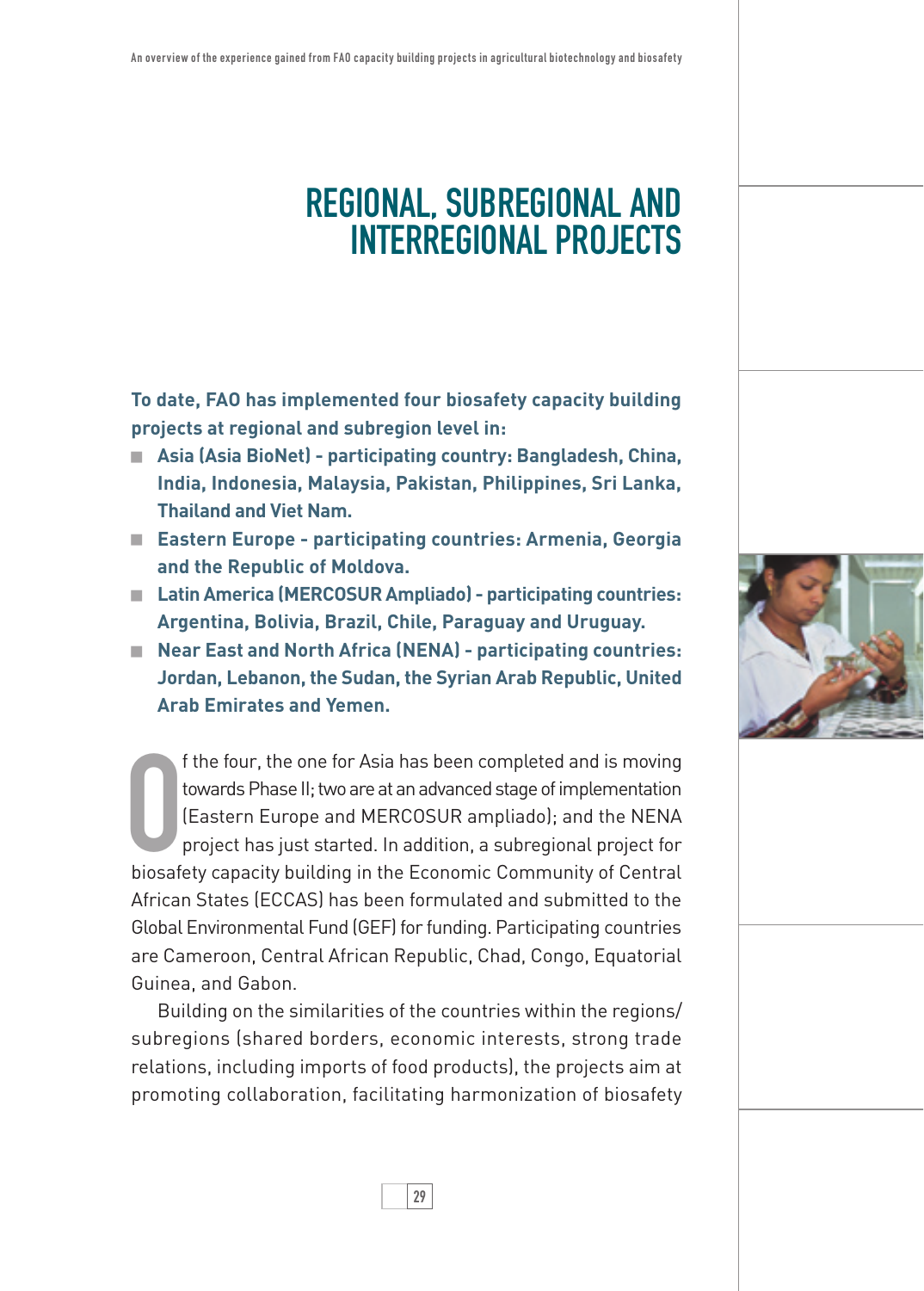guiding principles, regulatory frameworks, standards and guidelines, and sharing the limited available human and infrastructural resources.

While the responsibility for formulating national biosafety policies and legislation lies with national governments, each country needs well-established capacities to develop a regulatory framework with a solid institutional base, and enforce regulations. It is equally evident that subregional/regional collaboration and harmonization in biosafety can offer important opportunities of mutual benefit and determine consistent environmental and economic gains, not least the attraction of funding and investments.

In the case of Asian BioNet, diversity in the levels of development of national biosafety systems in the participating countries represented both a challenge and an opportunity.

While the disparities hindered equitable participation in regional/ subregional activities, they provided nevertheless opportunities for collaboration and enabled countries with least developed biosafety systems to learn from those with more advanced systems<sup>13</sup>.

For MERCOSUR Ampliado, the disparities among countries' biosafety operational contexts are less remarkable. The initial dialogue and information exchange was slow but improved markedly in the course of project execution, leading to the achievement of the expected outcomes, namely increased cooperation, creation of shared understanding, development of common tools and procedures that will possibly be adopted by the participating countries.

Within the NENA project, collaboration in GMO detection and monitoring among national reference GMO laboratories is supported





**<sup>13</sup>** Sonnino A. (2008) FAO regional project on Capacity Building in Biosafety of GM crops in Asia. Biosafety Protocol News, vol. 3, no. 5, pp. 8-9, http://www.cbd.int/doc/newsletters/.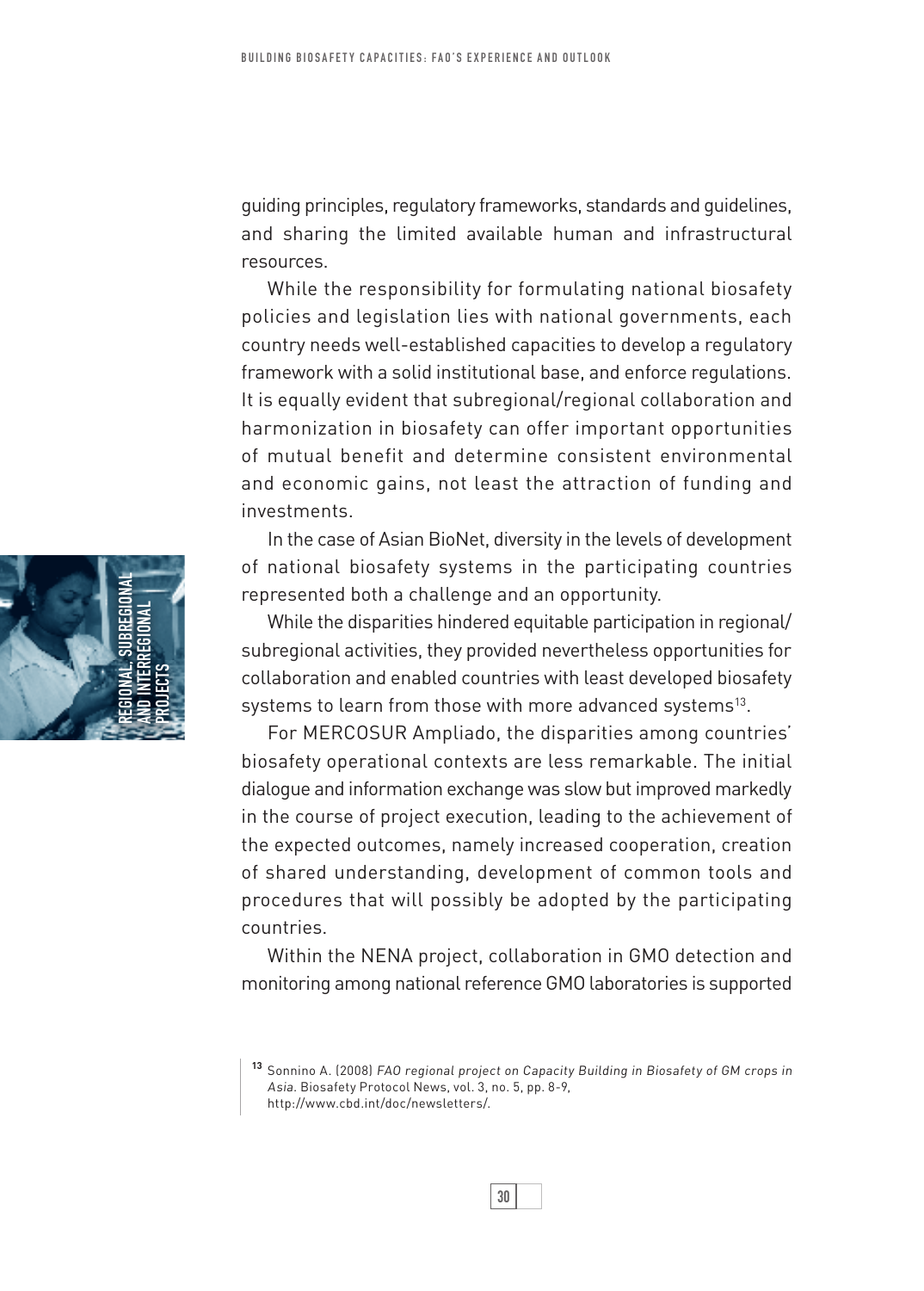so as to harmonize activities and certification schemes based on common standards and good practices. Such collaboration is expected to be formalized through an agreement for the establishment of the 'regional platform for GMO detection', taking into account subregional and regional specificities and interests. As a result, many more countries in the area have put forward requests to expand the project and become involved.

Finally, recommendations for a subregional strategy on agricultural biotechnology were provided as part of the project involving Armenia, Georgia and the Republic of Moldova.

At subregional level, a series of training activities were carried out in the Caribbean, Middle East and Central and Eastern Europe on technical and managerial issues.

As part of an interregional project, training in various aspects of biosafety is being provided to scientists and decision-makers from Eastern Europe and Central Asia and from 2006 to 2008 three training workshops were organized in the Czech Republic.



## Experience gained and the way forward

- Regional and subregional harmonization of standards, quidelines, protocols and methodologies is highly recommended when countries share borders, socio-economic interests and trade relations.
- The creation of regional/subregional networks represents an economic opportunity, fostering resources pooling, economies of scale and international coordination. In the specific case of NENA, it could reduce dependency and costs associated with GMO detection activities, as well as generate additional resources through the charges from the services provided by the reference laboratories.